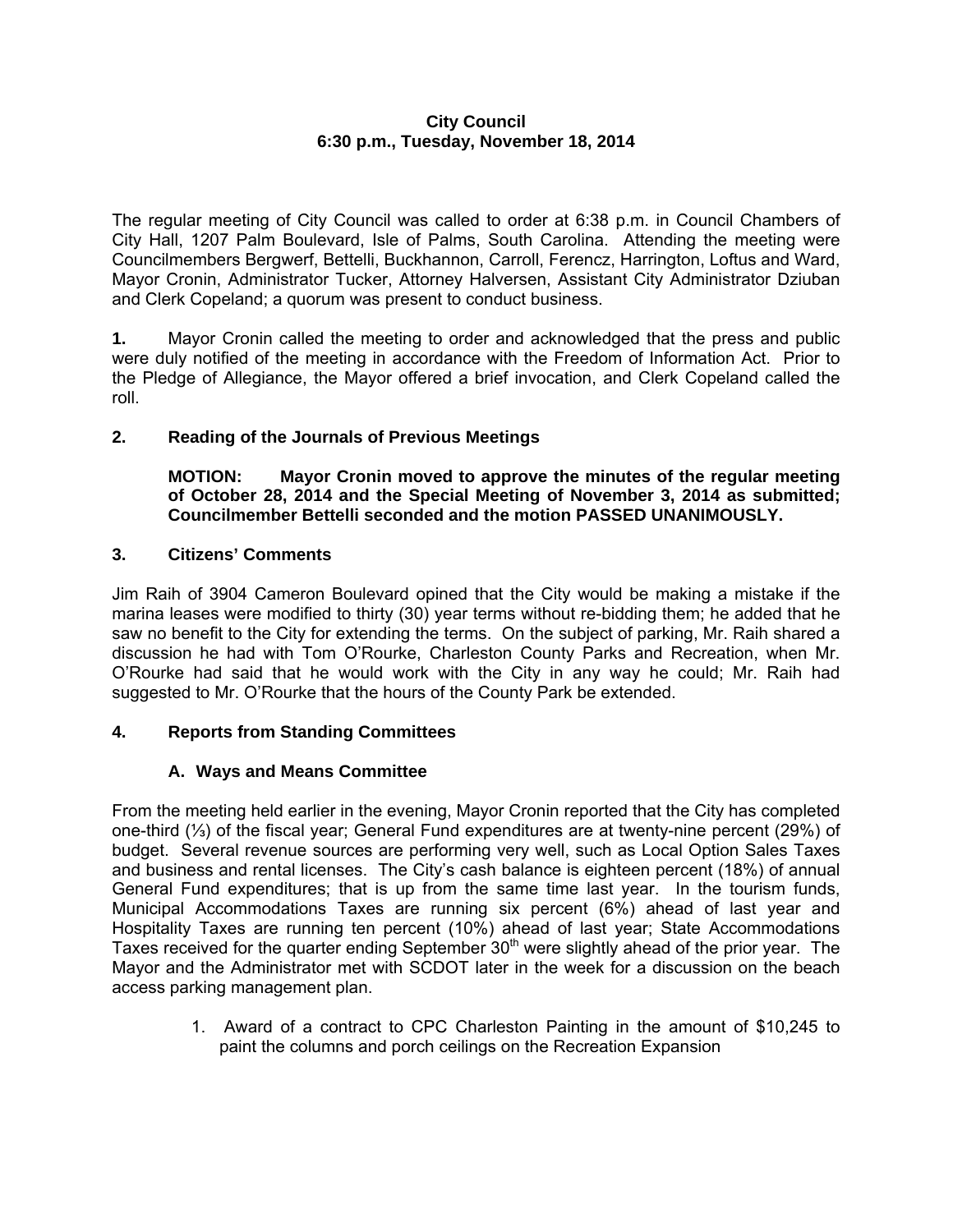**MOTION: Mayor Cronin moved to award a contract to CPC Painting Charleston in the amount of \$10,245 as detailed above; Councilmember Bergwerf seconded and the motion PASSED UNANIMOUSLY.** 

> City Council November 18, 2014 Page 2 of 14

2. Award of a contract to Technology Solutions in the amount of \$7,587.75 for a new server for the RecTrac system at the Recreation Department, pricing includes automatic back program

## **MOTION: Mayor Cronin moved to award a contract to Technology Solutions in an amount not to exceed \$7,600 for a new server as described above; Councilmember Harrington seconded and the motion PASSED UNANIMOUSLY.**

3. Award of a contract to Empire Marketing Group in the amount of \$2,500, state contract pricing, to replace an ice machine for the Recreation Department

### **MOTION: Mayor Cronin moved to award a contract to Empire Marketing Group in the amount of \$2,500 for a new ice machine; Councilmember Bergwerf seconded and the motion PASSED UNANIMOUSLY.**

4. Award of a contract to Vic Bailey Ford in the amount of \$24,168, state contract pricing, for 1-2015 Ford Sedan Police Interceptor

## **MOTION: Mayor Cronin moved to award a contract to Vic Bailey Ford in the amount of \$24,168 for a Ford Sedan Police Interceptor; Councilmember Bettelli seconded and the motion PASSED UNANIMOUSLY.**

The Mayor stated that the vehicle being replaced will have over one hundred thousand (100,000) miles on it once the new vehicle arrives.

## **VOTE: The motion PASSED UNANIMOUSLY**.

5. Recommendation from the Public Safety Committee authorizing the addition of up to \$3,306 in expense to the Telephone and Cable budget for unexpected, required updates to the NCIC system

Mayor Cronin said that action would require an additional T1 line for the City.

## **MOTION: Mayor Cronin moved to authorize the addition of \$3,306 to the Telephone and Cable expense line in the Police Department budget for unexpected, required updates to the NCIC system; Councilmember Bettelli seconded.**

Responding to Councilmember Buckhannon's questions about the T1 line, the Administrator explained that the City has one (1) T1 line; the additional T1 line must be a dedicated line.

Chief Buckhannon stated that AT&T informed the state that they would no longer provide service for the frame-relay for the existing NCIC system and that all participating agencies in the state must acquire a T1 line. The expense to the City is for the change from a frame-relay to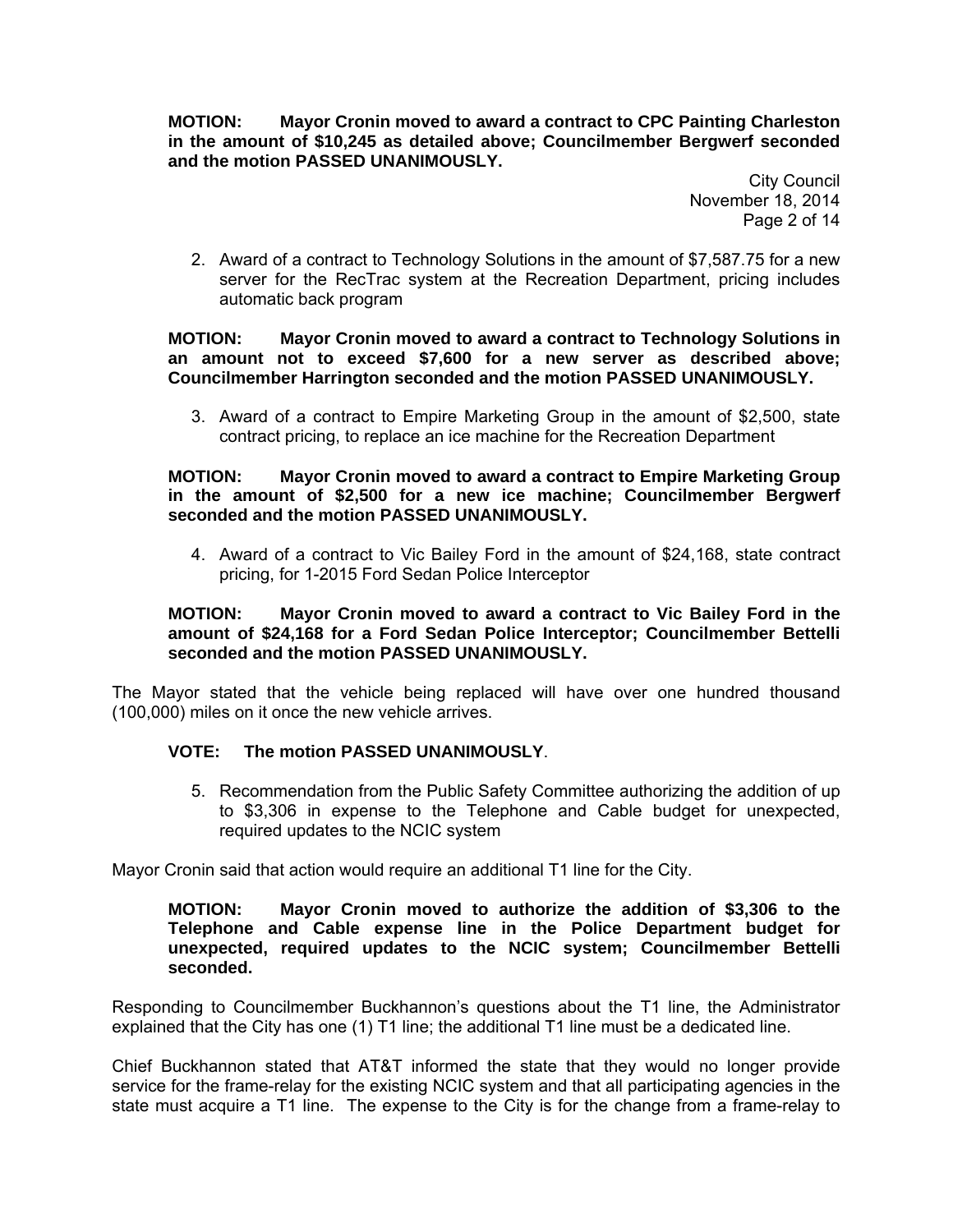the T1 line. In addition, the Department was also notified that the City's router for the NCIC system is at

its end-of-life, and Cisco will no longer support it; therefore, the City must get a new router to insure that it receives all updates to the NCIC system.

> City Council November 18, 2014 Page 3 of 14

Councilmember Buckhannon also asked how the NCIC service would be affected if the City chose not to change out the equipment and the Chief replied that the City would lose NCIC access.

The Chief explained that NCIC refers to the National Crime Information Center; this service provides information for people who are wanted, articles that are stolen, BOLOs (Be On the LookOut for) that are issued, as well as the link for vehicle licenses plate and drivers' licenses checks – it connects the City to other agencies in the state and the nation.

Since the money was not included in the budget, Councilmember Ward asked which fund would supply the additional funds; Administrator Tucker indicated that it would come from the Telephone and Cable line item in the Operating Budget. The possibility that the line will be over budget exists, but the dollar amount quoted will go down for every month that the change is delayed.

Councilmember Bettelli, who retired from AT&T, noted that frame-relay was old technology when he was managing projects fifteen (15) years ago.

# **VOTE: The motion PASSED UNANIMOUSLY.**

The Committee also considered the budgeted purchase of a new rescue truck; the City received one (1) bid for a new truck and it was well in excess of the amount budgeted. The Committee agreed to throw out the bid and to re-bid the rescue truck with certain changes that might attract more bidders and a price more in line with the budget.

> 6. Consider Changes to the Hospitality Tax Ordinance to allow for revocation of a business license for non-payment of Hospitality Taxes

The Committee asked the City Attorney to draft an ordinance that would allow the City to revoke the business license for any business that collects Hospitality Taxes but does not remit them when due.

## M**OTION: Councilmember Ward stated "so moved;" Councilmember Carroll seconded and the motion PASSED UANIMOUSLY.**

The next meeting of the Ways and Means Committee will be at 5:45 p.m., Tuesday, January  $20<sup>th</sup>$ .

## **B. Public Safety Committee**

Reporting on the meeting of November  $6<sup>th</sup>$ , Chief Buckhannon showed the Committee the addition to the STOP sign at 25<sup>th</sup> Avenue and Waterway that was requested by the Committee.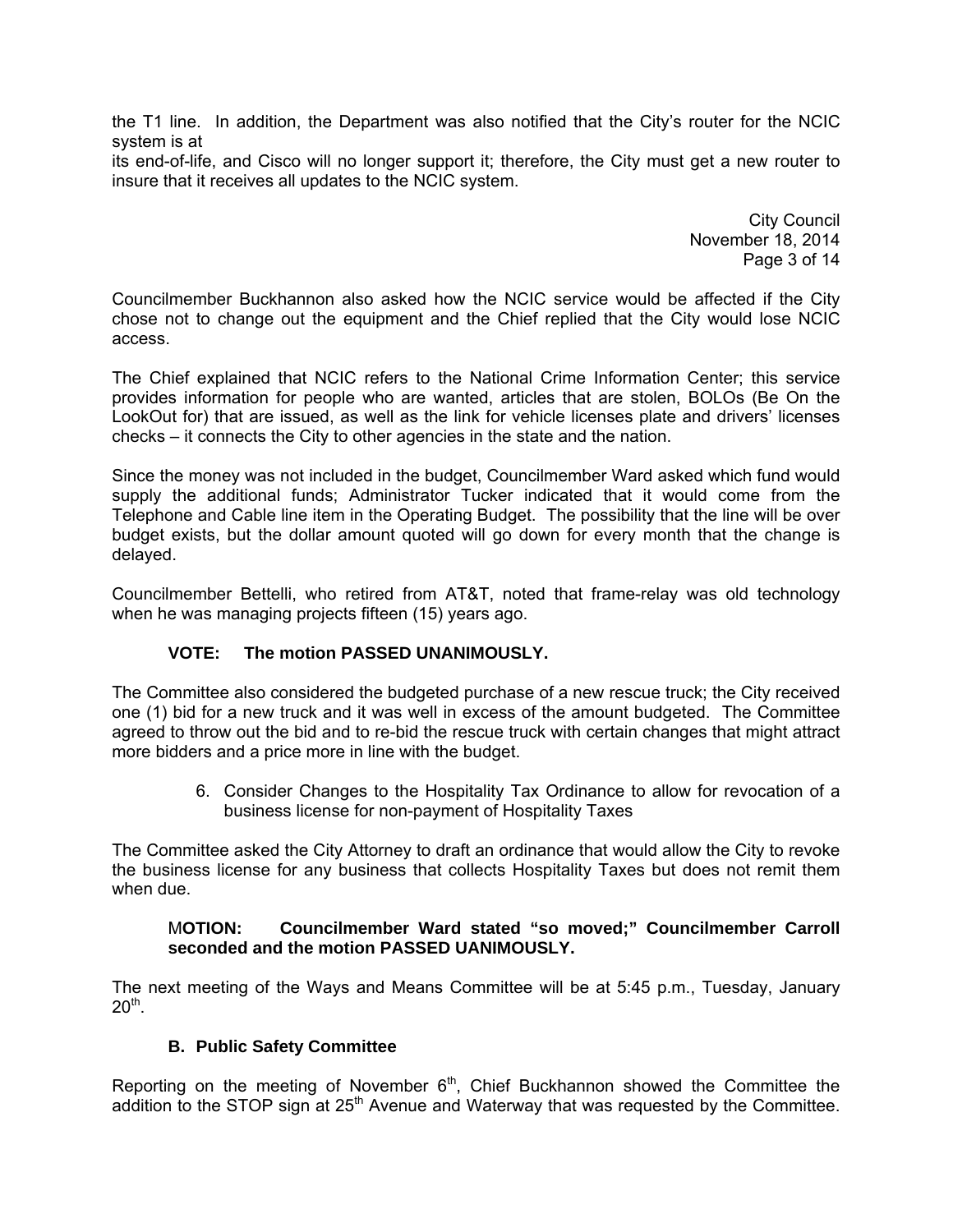The sign says that "Cross Traffic Does Not Stop." The Committee also discussed the City's noise ordinance and the kennels; since the kennels are heated in cold weather and have beds for the animals, the Committee decided to take no action at this time. The Committee learned about the City's protocol for the Ebola virus and the measures the City must make in order to maintain the NCIC system for the Police Department.

From the Fire Department's monthly report, Councilmember Bettelli stated that personnel had responded to a call of people stranded on a sandbar; from visual confirmation, rescuers found

City Council November 18, 2014 Page 4 of 14

that the people were not in distress. Personnel also responded to a home on Cameron Boulevard about an odor coming from the hot water heater; after checking the residence for carbon monoxide

and being unable to locate the source of the smell, the residents were advised to have the water heater inspected by a service technician. For the month of October, personnel responded to eighty-one (81) calls, and, of that number, thirty-one (31) calls were EMS calls. Thirty-six (36) fire inspections were done that found a total of ninety-three (93) violations. Training for the month focused on airway skills.

Highlights from the October report from the Police Department included an incident of breach of trust when a woman hired two (2) men to paint her house and gave them her credit card information to buy supplies; when she received her bank statement, she found that they had made several other unauthorized purchases. A case of credit card fraud occurred when a man reported having contracted with a company to provide strippers for a party at his residence; only one (1) stripper arrived, and she charged his credit card over two thousand dollars (\$2,000) and left immediately without fulfilling the contract. Additionally, an officer saw three (3) juveniles driving a golf cart after dark; the juveniles were not authorized to use the golf cart and the owner did not know them; one (1) of them had keys to several types of golf carts in his pocket. The Department hopes that it has found the persons responsible for golf cart thefts and damage to those carts when returned. A Meet and Greet was held in the City Hall parking lot on Thursday, October 30<sup>th</sup> and approximately fifteen (15) residents attended. Dispatchers handled five thousand four hundred twenty-four (5,424) calls in the month; four thousand eight hundred fortyeight (4,848) were for the Police Department; five hundred sixty-seven (567) traffic stops were made, resulting in two hundred thirty-four (234) tickets. Officers arrested eighteen (18) persons in October primarily for traffic offenses. There were eleven (11) noise complaints and all received warnings. This is the time of year when training picks up for the Police Department; the state is encouraging training in criminal domestic violence.

The Public Safety Committee will hold its next meeting at 9:30 a.m., Wednesday, January  $7<sup>th</sup>$ , 2015 in the Conference Room.

Councilmember Ferencz referred to the following statement from the minutes:

The Administrator suggested that the City may want to consider some modifications to the noise ordinance if it is not the City's intent to shut the amplified music down, unless the music is disturbing someone in their home under the existing provisions of the noise ordinance.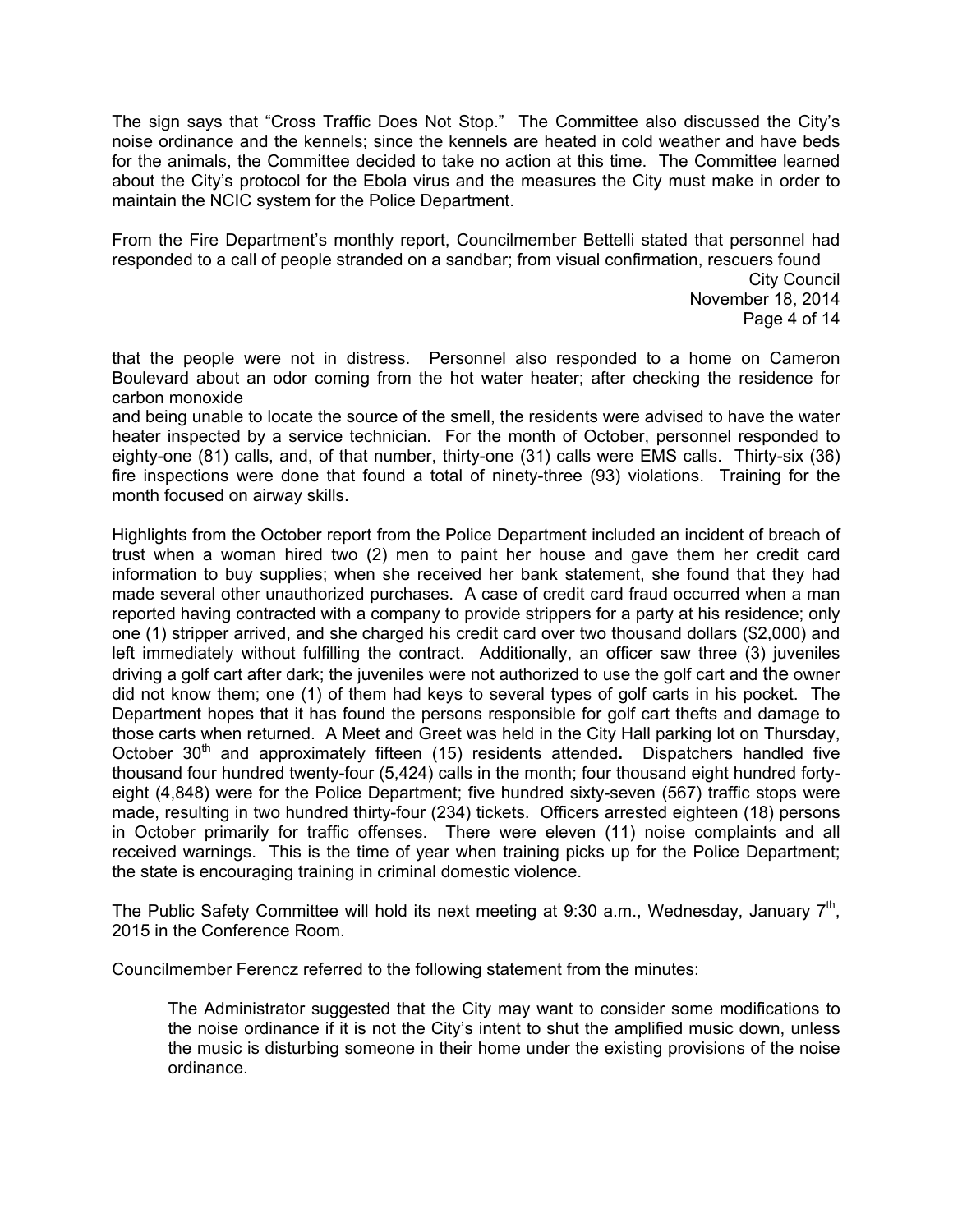The Councilmember then asked for an expansion of the discussion since, in her opinion, no decision was made about how the City would respond to noise complaints like this in the future.

Councilmember Bettelli responded that the Committee would continue to gather information to ensure that residents do not have to contend with unnecessary noise levels in their homes; the Committee acknowledged that a part of some restaurants' business is musical entertainment, but it cannot be too loud. Councilmember Bettelli recalled that the current noise ordinance was enacted because the previous ordinance specified decibel level, and the City lost a law suit over that part of the ordinance. In his opinion, the current ordinance is fairer to residents.

> City Council November 18, 2014 Page 5 of 14

Administrator Tucker added that the Public Safety Committee and Council will be hearing more from the City Attorney with some suggested modifications to the noise ordinance. That dialogue from the last Public Safety meeting was dealing with the fact that the island has several venues that have amplified music out of doors, so the question becomes whether or not they are considered public places in the interpretation and is it or is it not the City's intent that those other venues must change because of that?

Councilmember Ferencz quoted the current ordinance that "it [amplified music] cannot disturb the repose of a resident within the home," and she asked whether that statement referred to public, private or does it matter. She also inquired about whether the home meant homestructure or the property of the resident.

The Administrator responded that that type of question would be answered with the modifications from the attorney.

Councilmember Carroll asked whether there have been additional noise complaints since the Real Property Committee meeting; Administrator Tucker said that there have been no police responses. The City did get one (1) complaint that was attributed to the same violator, but the noise was found to emanate from another source operating out of the marina site and they have been made aware of the noise ordinance. The new Goat Island business that has outdoor music has been informed about the City's and the County's noise ordinances. The Administrator assured Council that the City was doing everything it could to be proactive, making people aware of the rules and ensuring that those businesses are not disturbing anyone in his home.

Administrator Tucker stressed that it is very important when these incidents are happening for people either to call the livability hotline or the Police Department; if residents do not reach out to someone, the City is crippled by not having the appropriate paperwork that it needs in affecting change.

Since Goat Island is not in the City's jurisdiction, Councilmember Loftus inquired about the City's response if it received a call about loud, disturbing noise coming from that venue.

The Administrator confirmed that Charleston County would respond to determine if the noise violated Charleston County's noise ordinance.

## **C. Public Works Committee**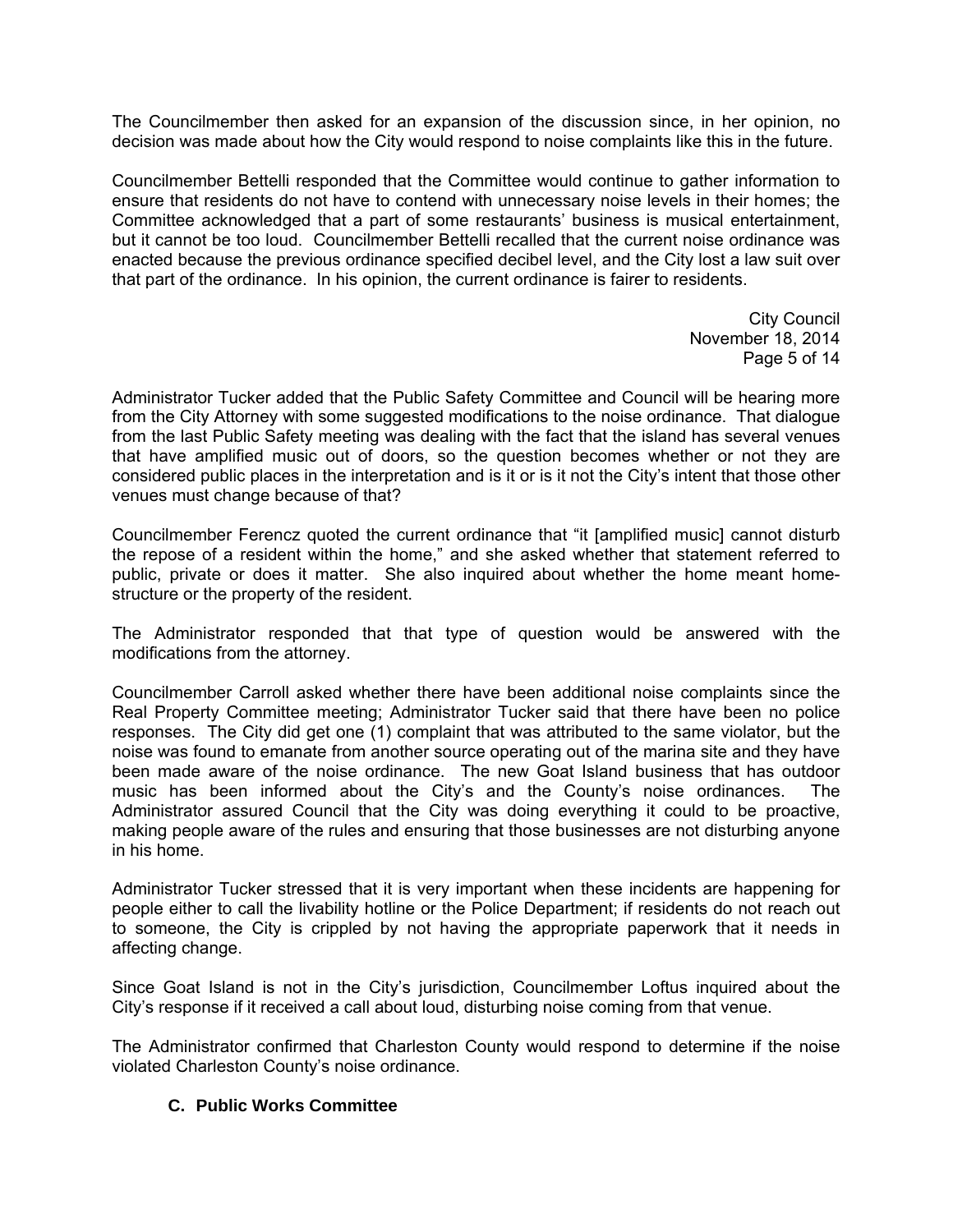Reporting from the meeting of November 5<sup>th</sup>, Councilmember Ward stated that the Public Works Department will complete the fall cleaning of the beach access paths by the end of November. Vehicle maintenance was down for October, but Director Pitts foreshadowed a large invoice for the repairs to the flatbed truck which was down for the entire month. For the month, yard debris was up and garbage was down. The Committee had a lengthy discussion about Whispering Palm drainage; the project has been put on hold. The Committee reviewed and unanimously approved the job description for the Assistant Public Works Director. The Front Beach lighting project is moving forward, but it will not be completed until early in 2015.

The next meeting will be at 5:30 p.m., Wednesday, January 14, 2015 in the Conference Room. City Council November 18, 2014 Page 6 of 14

Mayor Cronin stated that he was aware that yard debris was stacking up on the island since the Caterpillar has been out of service; he assured residents that the City is looking for an alternative method of removing the debris.

## **MOTION: Councilmember Ward moved to approve the job description for the position of Assistant Public Works Director; Councilmember Carroll seconded and the motion PASSED UNANIMOUSLY.**

## **D. Recreation Committee**

From the meeting of November  $4<sup>th</sup>$ , Councilmember Carroll reviewed the highlights of Director Page's October Report. Twenty-five (25) people attended the Hunter Education class hosted by DNR. Tennis classes remain full and have a waiting list. Forty-nine (49) seniors attended the Keenagers' meeting, and the Wellness Walkers have twenty (20) senior walking laps around the gym. Ghostly Tide Tales broke all previous attendance records with over three hundred (300) islanders of all ages on the beach to hear the scary tales. The Councilmember complimented the Police Department for their assistance in getting participants safely across Palm Boulevard. The Halloween pumpkin decorating contest between the departments of the City was won by City Hall with its depiction of Olaf from the movie "Frozen;" the Fire Department was second, the Recreation Department was third and the Building Department was fourth. As always, the Halloween Carnival was a huge success with more than eight hundred (800) participating. Preparing for the holidays, staff held at holiday craft workshop for children to make decorative ornaments. The Third Annual Holiday Street Festival will be from 2:00 p.m. til 7:00 p.m.; there will be food from local restaurants and clubs, carnival rides and entertainment that will include local celebrity Elise Testone. In addition, basketball, soccer and volleyball are going strong. The newly renovated athletic fields look great, but are not ready to be played on yet. The gym floor will be re-lined the week of November 24<sup>th</sup>, and "white line fever" is over for another year. The Committee unanimously approved the acquisition of a new server for the RecTrac program and a new ice maker in the gym, as well as the recommendation for award of the painting for the ceiling and posts of the Rec addition. Director Page is investigating various sign designs for the message boards at the entrances to the island; the Committee did agree on the design for the top portion of the signs.

The Recreation Committee will hold its next meeting at 9:00 a.m., Tuesday, January  $6<sup>th</sup>$  in the Conference Room.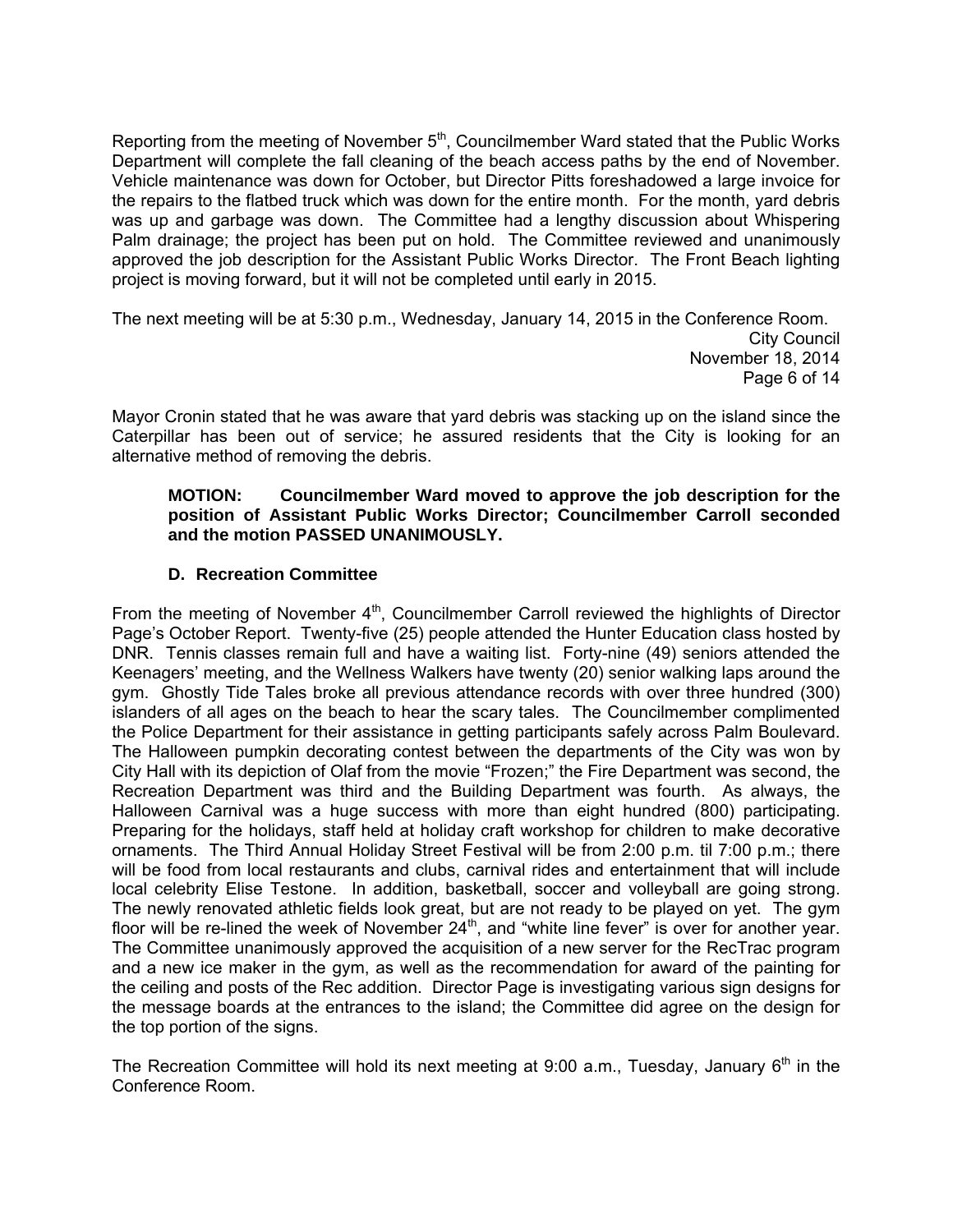### **E. Personnel Committee**

From the meeting of November  $5<sup>th</sup>$ , Councilmember Ferencz stated that the Committee discussed at length the City Administrator's annual evaluation and compromised as needed to develop a tool that all Committee members thought was suitable. (A copy is attached to the historical record of the meeting.)Councilmember Ferencz then reviewed items that the new evaluation tool would include.

#### **MOTION: Councilmember Ferencz moved to approve the City Administrator's evaluation tool as presented; Councilmember Ward seconded and the motion PASSED UNANIMOUSLY.**

City Council November 18, 2014 Page 7 of 14

Councilmember Ward asked if the new tool would be available for Council to use for the 2014 evaluation and was informed that it would go into effect for the 2015 evaluation period.

Councilmember Ferencz commented that she did not know of any reason why the new tool could not be used for 2014, but noted that the Committee had not discussed the issue.

Councilmember Bettelli voiced the opinion that he did not think the evaluation should be used for 2014 due to the lateness in the year it was presented and approved.

Administrator Tucker reminded Council that the scoring established for the calendar year 2014 was approved by the Committee and Council in 2013; if the new evaluation was to be used, there would be a need to adjust the scoring based on what was approved last year. The Administrator said that she had understood that the new evaluation tool would go into effect for the 2015 evaluation year.

Councilmember Ward complimented and thanked Councilmember Ferencz for taking on this task because he thought something needed to be done.

Councilmember Ferencz reminded Council that they had received an e-mail from her asking that each Councilmember submit a list of goal for the Administrator for 2015; she noted that she has received three (3), but all are due by 5:00 p.m., Wednesday, November  $19<sup>th</sup>$ .

Chief Buckhannon presented an overview of the City's screening and hiring practices, and Captain Usry answered questions about liability.

The Committee concluded the meeting with the discussion and approval of appointment and reappointments to boards and commissions for 2015; they will be presented to Council for approval at the meeting of December 2<sup>nd</sup>.

Councilmember Ferencz noted that the City is fully staffed with no vacancies.

The next meeting of the Personnel Committee will be at 10:00 a.m., Tuesday, January  $6<sup>th</sup>$  in the Conference Room.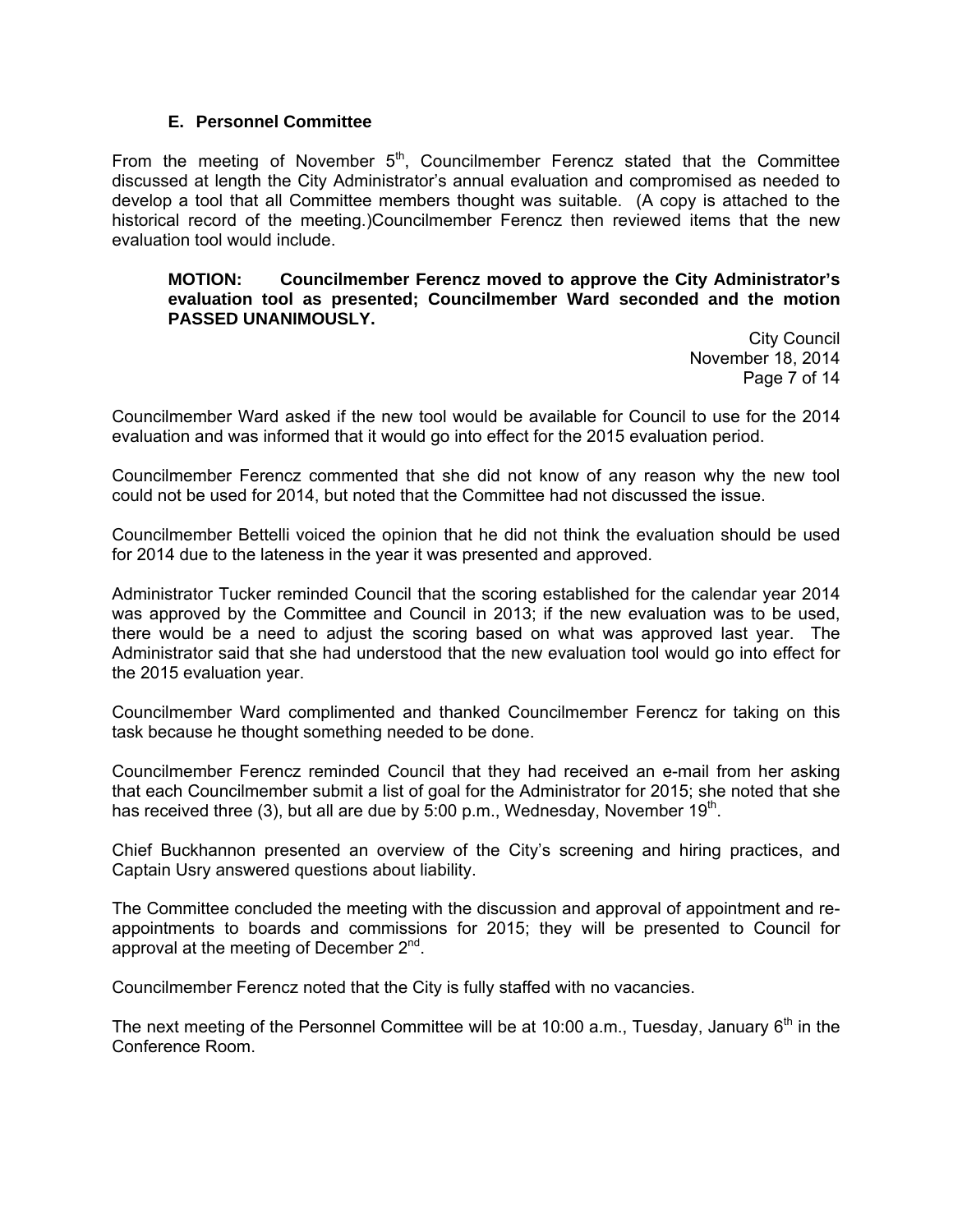Safety Sweepstakes winners for the month of October were Nick Bako from Recreation, Joseph Washington from Public Works, Dylan Reynolds from the Police and from the Fire Department, James Giddens.

Councilmember Carroll stated that Joseph Washington has been with the City for over thirty (30) years.

# **F. Real Property Committee**

Councilmember Loftus said that he would report on the two (2) meetings of the Real Property Committee, i.e. October  $14<sup>th</sup>$  and October  $29<sup>th</sup>$ . At the second meeting and before Committee discussed the lease renewal for Morgan Creek Grill (MCG), Administrator Tucker outlined complaints from residents about the noise from the music at the restaurant. A number of

> City Council November 18, 2014 Page 8 of 14

residents were present to voice the problems they have experienced over recent years relative to the noise from Morgan Creek Grill. Francis Lynch produced a copy of an invoice showing that he had spent over eight thousand dollars (\$8,000) to soundproof his home due to the music coming from MCG, but it proved to be ineffective. Dr. Alfred Dawson stated that, on some days the noise is so high that he has to wear earplugs at the marina to keep from hurting his ears. Philip Smith noted that the noise has always been loud, but, when MCG repositioned the stage to face the parking lot, it got much worse for him as the nearest neighbor to the marina. Senator Campsen presented the Administrator with a list of twenty-nine (29) residents who shared his opinion that something must be done about the music emanating from MCG that has intruded their lives. In Senator Campsen's opinion, MCG was in clear violation of its lease of City's because it was in violation of §9.2.5. a (5) of the City's noise ordinance; the Code states:

 The playing of . . . any musical instrument in such manner . . . as to disturb any person, or . . . as to disturb the quite, comfort or repose of any persons in any dwelling or other residence.

Jay Clarke of MCG stated that he was not aware that the restaurant was in default of its lease; he reported speaking with the Livability Officer on several occasions and that he had purchased a decibel meter to monitor the noise levels from musical entertainment at the restaurant. In Mr. Clarke's opinion, the City needed to change or fine-tune the ordinance. He took exception with statements that nothing has been done to alleviate the problem; he stated that he has turned down the music and was no longer booking loud bands.

Residents informed the Committee that they have called the restaurant on many occasions regarding the noise levels, but nothing had been done.

The Senator expressed the opinion that an acceptable noise level needed to be established and included in the lease.

The Committee voted unanimously to extend the lease renewal period for sixty (60) days, or until December 31, 2014 to give the restaurant time to correct the issues for which they are in default.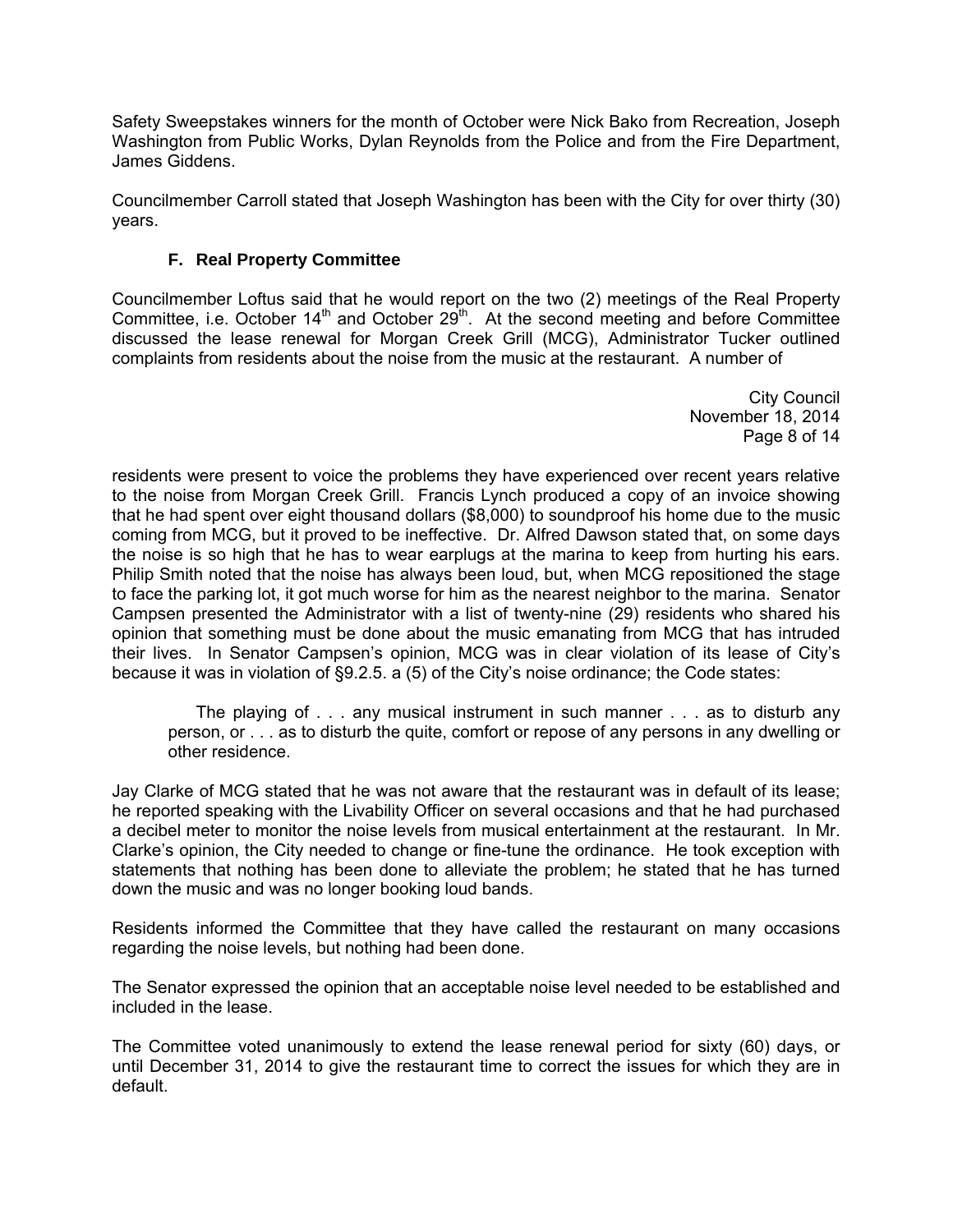The Committee also continued negotiations of the leases for the Marina Outpost and Marina Joint Ventures. Brian Berrigan, marina manager, and consultant John Shaffer presented a conceptual drawing of a proposed up-fit for the marina parking lot, as well as a possible drystack for boats. The plan as presented would provide one hundred fourteen (114) dedicated car spaces, seven-teen (17) dedicated trailer spaces and thirty-one (31) flex spaces, as well as improve the traffic flow though the marina; the plan was estimated to cost one point one million dollars (\$1,100,000) to construct. Mr. Berrigan and Mr. Taylor, attorney, proposed lease amendments that would add an additional twenty (20) years to both leases for a total of thirty (30) years and, in order to implement the plan for the parking lot, lease abatement for seven (7) years, which would cost the

City approximately one point seven million dollars (\$1,700,000). Since the amendment also included the tenant as the responsible party for capital replacements that are currently on the City's schedule as capital replacements, Councilmember Buckhannon fully supported the lease term of thirty (30) years. The next meeting was re-scheduled for November 17<sup>th</sup> to give Mr.

> City Council November 18, 2014 Page 9 of 14

Berrigan and Mr. Taylor sufficient time to negotiate further with the City Administrator in an effort to generate amendments that would be agreeable to both parties.

From the November  $17<sup>th</sup>$  meeting, Councilmember Loftus reported that Jay Clarke of Morgan Creek Grill stated that he had met with the Mayor and the Administrator, and he agreed not to have amplified music outside the restaurant, and he apologized for the problem and expressed that the noise problem has been solved. Based on what has happened at Morgan Creek since October  $28<sup>th</sup>$  and now as well as the pledge not to have amplified music outside, the Committee agreed that the restaurant was no longer in default and renewed the restaurant's lease for an additional five (5) years.

The Committee again discussed the marina leases with Brian Berrigan and Mr. Taylor, who presented changes to the amendment originally presented. Impacts to the City from the latest version of the amendment were as follows:

- The bulkhead, the storage tanks and the docks would remain City assets and the City's responsibility;
- The City would continue to be responsible for payment of dock insurance;
- Additional rent for Marina Joint Ventures would be fifteen percent (15%) of revenue in excess of one million dollars (\$1,000,000);
- Additional rent for Marina Outpost would be two percent (2%) of revenue in excess of seven hundred fifty thousand dollars (\$750,000); and
- Rent abatement would begin after the execution of capital improvements.

Impacts to the lessee were as follows:

- All marina store assets would be the responsibility of the tenant for maintenance and replacement;
- The annual rent adjustment would be determined by the CPI and would continue if a period of rent abatement occurred;
- Financial statements would continue to be sent to the City;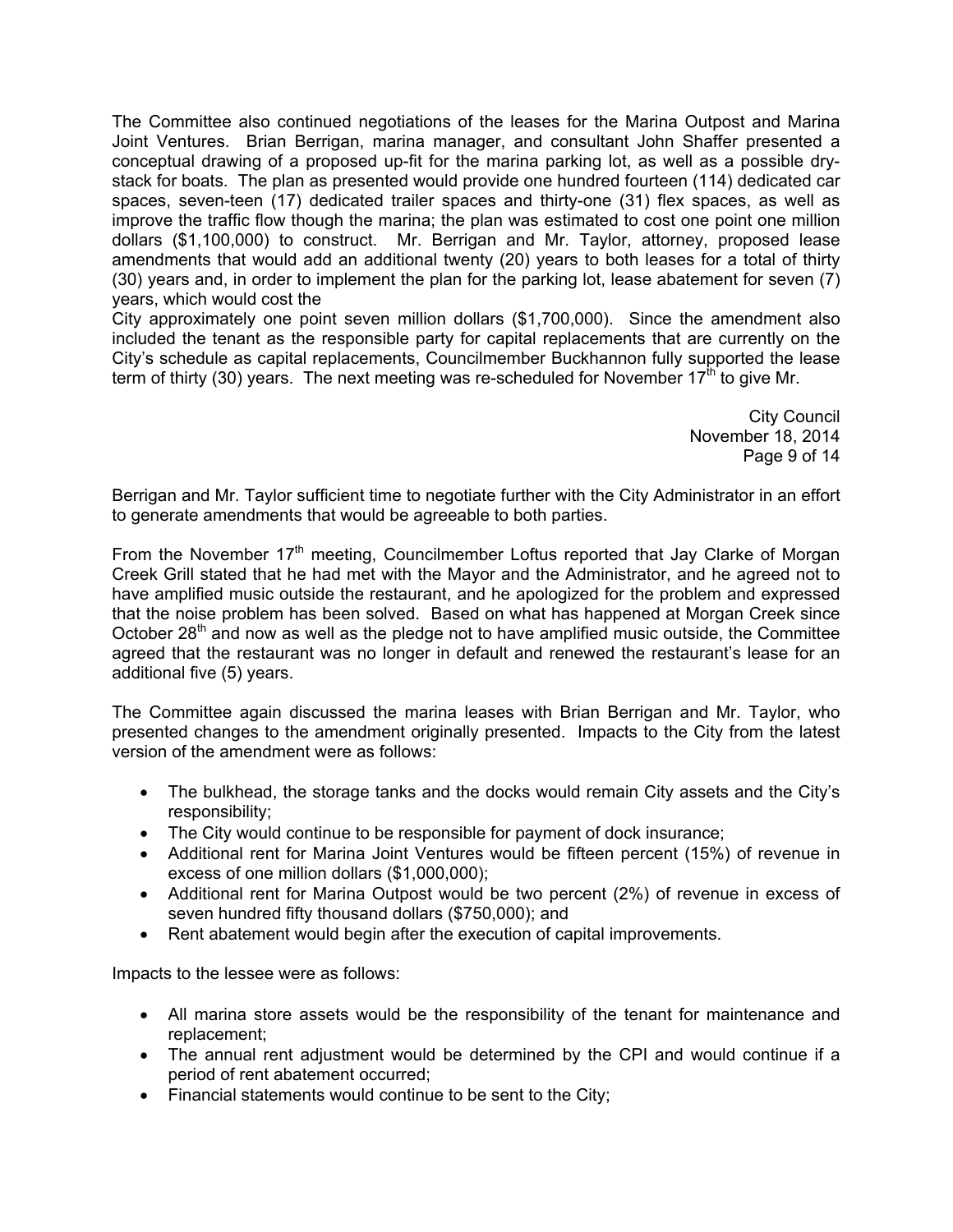- Property taxes would continue to be the City's responsibility; and
- The tenant would have the flexibility to make capital improvements at his own expense, but the City would retain the right of approval of projects in excess of one hundred thousand dollars (\$100,000).

Capital improvement plans must be submitted to the City by January  $1<sup>st</sup>$  of any given year to be considered in the City's annual budgeting process.

Committee members agreed that the parking lot at the marina needs to upgraded, but financing should be worked out for the City to know how to proceed.

Councilmember Bergwerf opined that the cost of six hundred thousand dollars (\$600,000) to the private backer was too large and that a new source of funding for the parking improvement should be found.

> City Council November 18, 2014 Page 10 of 14

The Committee unanimously approved going forward with a thirty (30) year lease with any additional details to be worked out with the City Administrator.

Jay Clarke of Morgan Creek Grill confirmed that the restaurant would be in compliance with all City ordinances and all elements of the lease. Councilmember Loftus mentioned that some residents had been upset over the changes made to golf cart parking and a brief discussion ensued. Councilmember Loftus reminded Mr. Clarke that the City had purchased the marina for the residents after a referendum passed. Mr. Clarke stated that, for reasons of child safety, the golf cart parking has been re-located at the request of this insurance agent.

The Committee unanimously agreed that, if Morgan Creek Grill remained in compliance through November 30, 2014, the lease would be extended for five (5) years.

Phillip Smith, neighbor to the marina, showed photographs to the Committee on the view of the watersports dock from his property and commented that they had outgrown their space at the marina. He noted that the owners perform on-site maintenance of their equipment and have more sports items than are allowed in their lease. Mr. Smith asked that the watersports dock be relocated at the marina and away from his residence.

The next Real Property Committee will hold its next meeting at 5:30 p.m., Monday, January 12, 2015 in the Conference Room.

Administrator Tucker reiterated that two (2) motions had come from the Real Property Committee meeting of November  $17<sup>th</sup>$  and that they needed to be affirmed by Council.

**MOTION: Mayor Cronin moved that, if Morgan Creek Grill remained in compliance until November 30, 2014, their lease would automatically renew on December 1, 2014 for a period of five (5) years; Councilmember Bergwerf seconded and the motion PASSED UNANIMOUSLY.**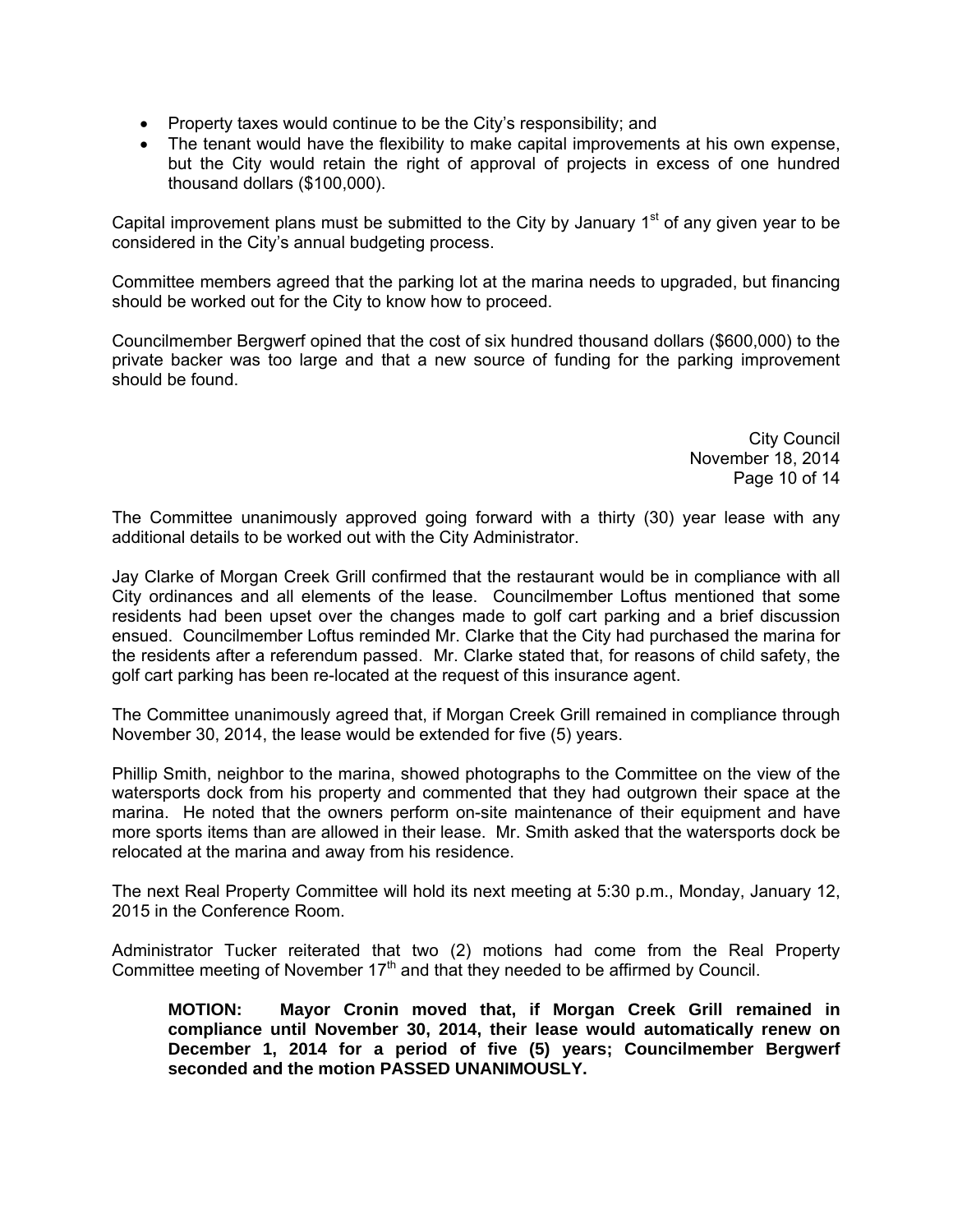### **MOTION: Councilmember Buckhannon moved to approve the lease renewals for the Marina Outpost and Marina Joint Ventures for thirty (30) years until 2045 contingent upon the attorneys working through the language of the amendments excluding rent abatement and parking lot improvements; Councilmember Bergwerf seconded.**

Councilmember Ward referred to the listing of impact considerations and noted that, in items 3 and 4, the term "gross profits" is mentioned; he asked for a definition of gross profits.

Administrator Tucker responded that the language was the same as in the current lease and the only changes were to the percentages. She confirmed that the language would be verified to be consistent for the amendments and the original leases. The Administrator explained that the word "revenues" could not be substituted for "profits" due to the matter of fuel sales; fuel sales is an amount they can deduct because the profit margin is negligible.

> City Council November 18, 2014 Page 11 of 14

Councilmember Carroll agreed with a long-term lease to give the tenant a right to invest money with a considerable time period to recoup the costs; he questioned why the City would continue to be responsible for the docks and underground storage tanks.

Mayor Cronin explained that the storage tanks remain the City's responsibility for environmental issues. The Administrator added another reason was that the City owns the land, and, if it was possible to avoid the expense of replacing them and if anything was to happen, the City would still have the liability of the tanks.

In the Administrator's opinion, if the City was to go back to the lessee on the docks, storage tanks and bulkhead, the lessee would not agree because he simply cannot afford it.

Councilmember Carroll questioned the potential for a dry-stack due to the limited space and parking; Councilmember Loftus repeated that the City has final approval on any capital improvements.

Councilmember Ferencz voiced her understanding of one of the reasons behind the extended term as a period of time for the lessee to recoup his investments for making capital improvements; since that is no longer a consideration, she asked what the City and the City's residents were getting in exchange for the additional term.

Councilmember Buckhannon commented that, each year at budget time, lengthy discussions take place over what items on the Capital Plan need to be replaced at the marina and who should pay; for the FY15 budget, a ninety thousand dollar (\$90,000) walk-in freezer was due to be replaced. A major reason for the longer term was to take the responsibility for replacing these "high ticket" items off the City's Capital Plan. He recalled asking Brian Berrigan what it would take for him to assume full financial responsibility for the maintenance and care of the Marina store and everything in it, and his response was simple in that he could not borrow hundreds of thousands of dollars with only a five (5) year lease. The parking lot improvements had nothing to do with the lease renewals at the marina.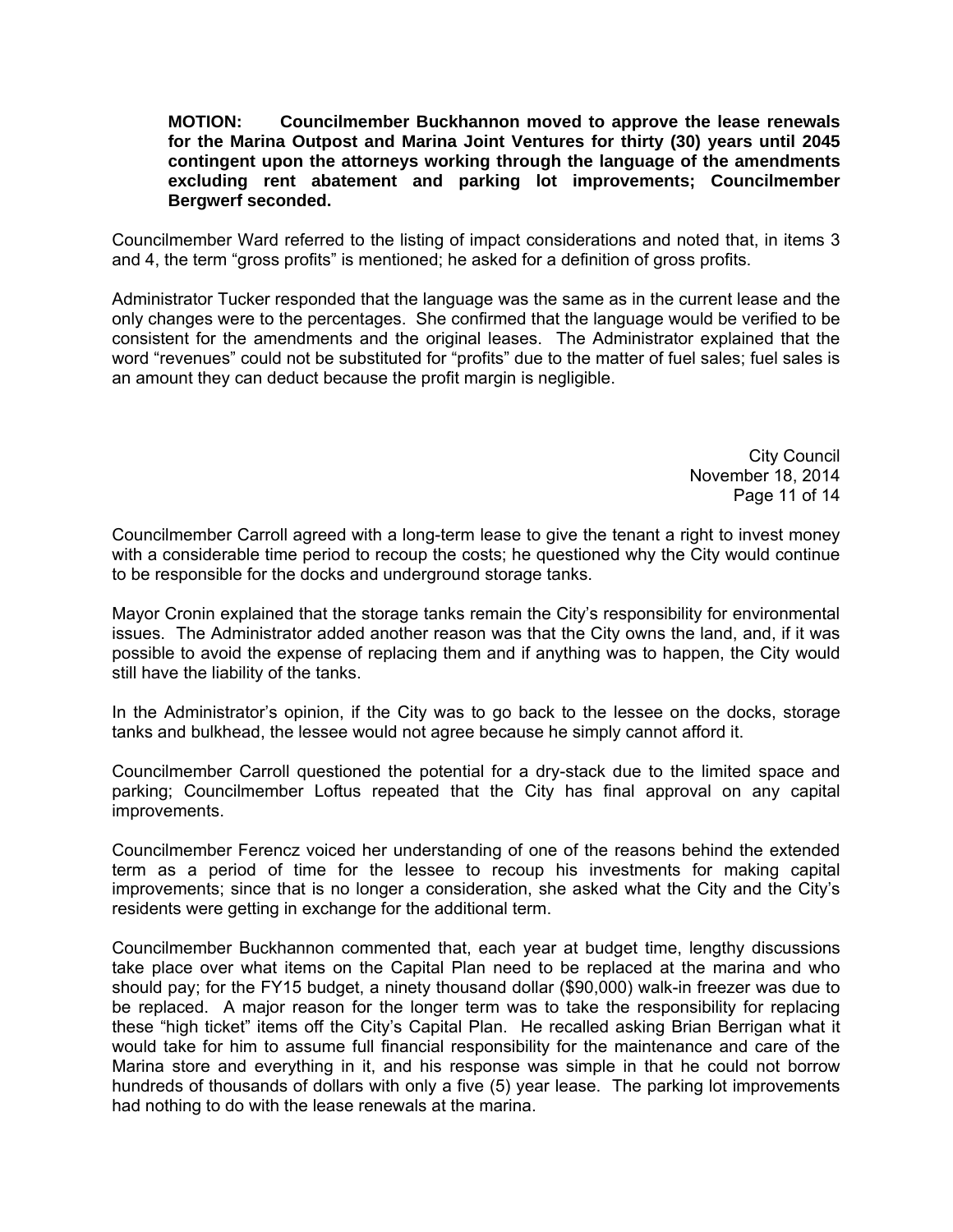Councilmember Ferencz questioned that fact that the City would not have approval of capital investments less than one hundred thousand dollars (\$100,000); she commented that one could do a great deal of change with that amount of money on each lease.

Councilmember Ward stated that the City was protected through the zoning regulations.

Administrator Tucker noted that the City's process of approvals can mean thirty (30) days as a best scenario, but sometimes sixty (60) days. As with many of the City's tourism destinations, the marina must make significant changes must be made in the off-season, such as closing the store to replace the coolers; therefore, they must be able to move quickly and efficiently. The Committee discussed notification on the items less than one hundred thousand dollars (\$100,000).

Councilmember Carroll, speaking as a marina owner, said that he knew how expensive it was when dealing with docks; he was concerned that the City was taking on the costs for a proposed

> City Council November 18, 2014 Page 12 of 14

reconfiguring of the marina docks. He was bothered that the City would reconfigure the docks for a tenant.

Administrator Tucker noted that the docks will need to be replaced at some future time; when that happens, if it makes better sense for a more efficient configuration, the work should be done at that time. The docks have been and will continue to be the City's responsibility. The Administrator said that she had recently learned that, since the City of Charleston has a long term lease for the City marina grant; they would be eligible for this grant.

Councilmember Ferencz commented that the Real Property Committee had an Executive Session at their meeting the previous evening; she asked if there was any information from that session that the balance of Council needed to know.

The Administrator responded that, if Council were interested in that Executive Session, it should go into Executive Session at this time. The majority of Council did not think an Executive Session was needed.

#### **Amendment: Councilmember Carroll moved to include the responsibility of the docks in the lease for Marina Joint Ventures; Councilmember Ferencz seconded.**

Councilmember Loftus stated that the tenant would not sign the lease if the docks were included;

the reconfiguration or replacement of the docks would bankrupt the tenant.

Councilmember Ferencz commented that the tenant was entertaining the idea of dry-stack boat storage. Mayor Cronin noted that, unlike the docks, the boat storage would be a revenue generator.

Councilmember Buckhannon remarked that the lease as it exists today "explicitly" states that the City is responsible for certain items including the docks, the underground storage tanks, the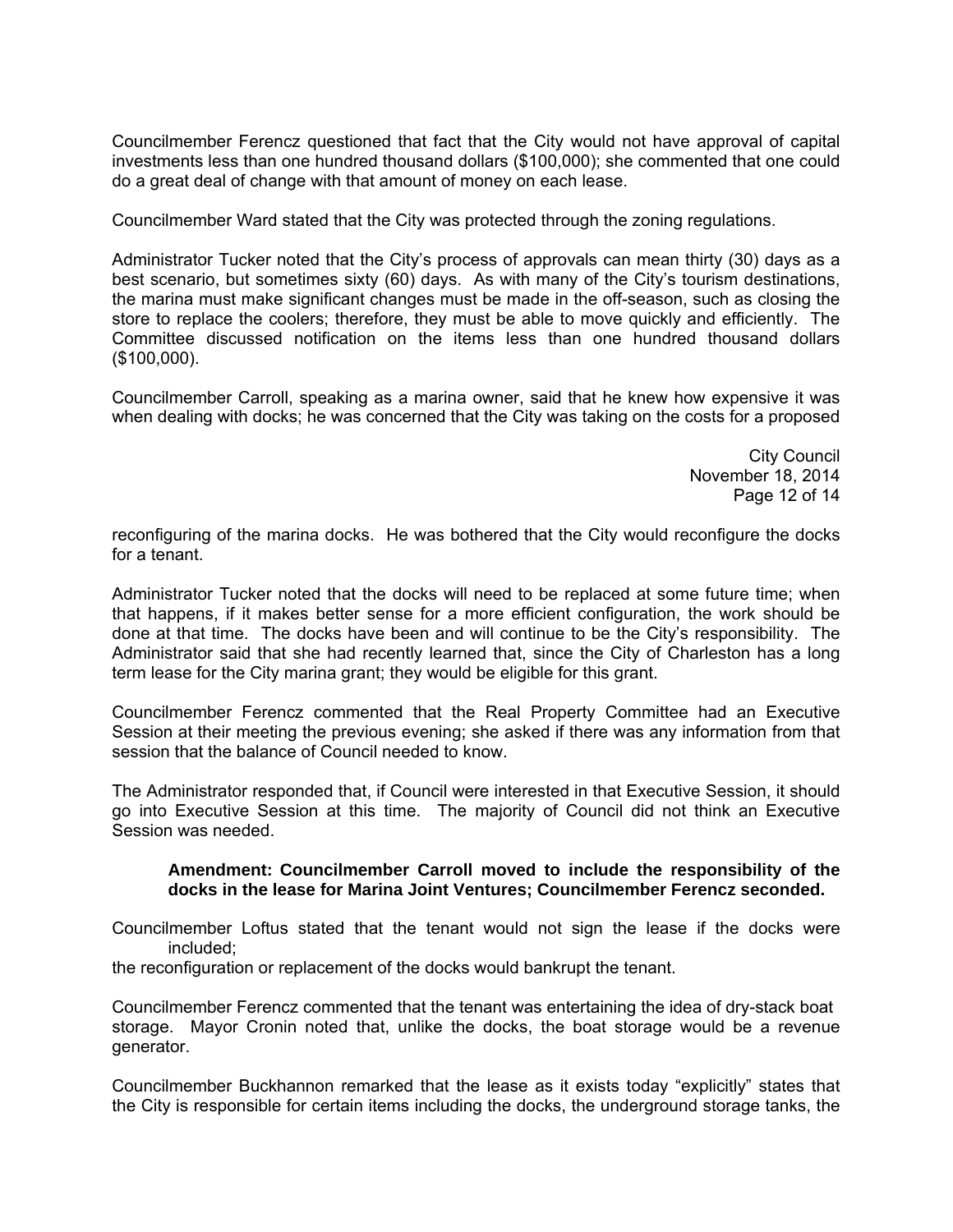bulkhead and dredging that occurs. In addition, there are items which have been debated year after year for answer to the question "Whose responsibility is it for these items on the Capital Plan that are in the marina store?" The Councilmember indicated that he was particularly bothered by this on-going debate and supported a new lease that would clearly define who was responsible for what at the marina, eliminating any future debating.

Councilmember Ferencz agreed with Councilmember Buckhannon on the need for a clear delineation in the lease, but she added that she also saw it as an opportunity to add other items that would fall on the City that would in other circumstances be the responsibility of the tenant.

## **VOTE on the Amendment: The amendment failed on a vote of 2 to 7; Councilmembers Carroll and Ferencz supported the motion.**

## **VOTE on the Primary Motion: The motion PASSED on a vote of 7 to 2 with Councilmembers Carroll and Ferencz dissenting.**

City Council November 18, 2014 Page 13 of 14

On a subject of Parliamentary Procedures, Councilmember Ward asked whether individual Councilmembers could attend Executive Sessions of committee meetings, and, if no, he wanted to know why.

Administrator Tucker stated that, in general, Councilmembers have been discouraged from attending committees on which they do not serve and, most definitely, discouraged from participating. The reason the City has taken this stance is FOIA; if one (1) member attended a meeting and a second arrived for same meeting, a quorum of Council would be present and the "Council" meeting had not been properly noticed. If a Councilmember were attending an Executive Session for a committee on which he does not serve, they would be considered participating in the meeting.

Attorney Halversen added that the perception by the public is key; the Attorney General has advised against it. It is not illegal for a Councilmember to attend another meeting, but the Attorney General's advice is not to participate, i.e. to speak out, to become involved in the discussion or to attend a committee's Executive Session. By advising IOP Councilmembers not to attend other committees helps to avoid the perception. The Attorney noted that each Councilmember has the opportunity to read the minutes and to go into Executive Session with full Council if desired.

Responding to Councilmember Ward, Attorney Halversen said that this is a gray area only in the fact that it is harder to defend if the City is challenged; the City does not keep records of Executive Sessions. The lack of a record is the reason that the Attorney General's opinion advises against it.

Councilmember Buckhannon said, when a Councilmember attends a committee meeting of which he is not a member, he attends as "John Q Citizen;" therefore, he has no right to attend the Executive Session.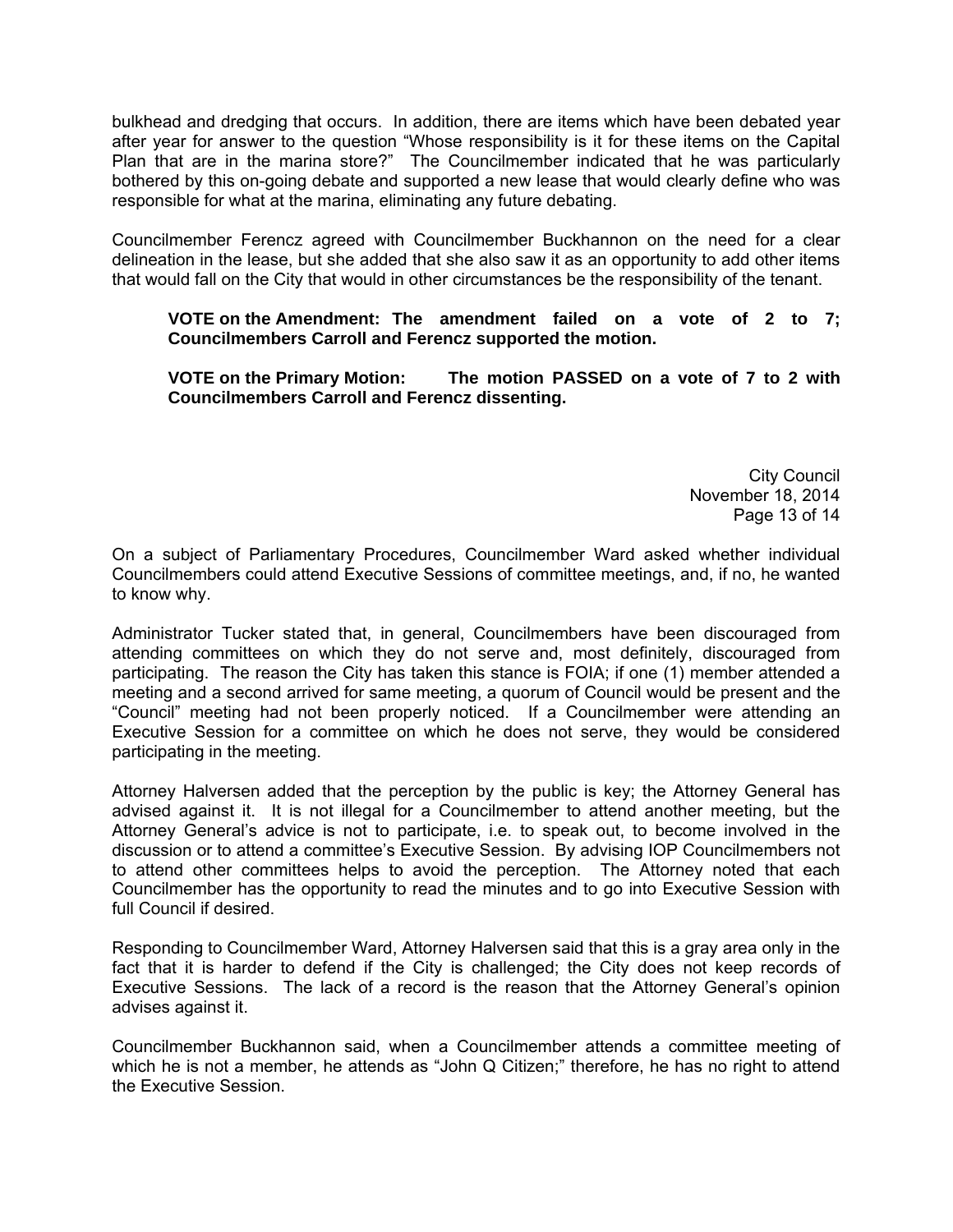Mayor Cronin noted that the Committee goes into Executive Session, but the Committee, at its discretion, has the right to invite others to attend.

Administrator Tucker encouraged Councilmembers to go into Executive Session at this time if any member(s) of Council feels that he does not have all the information necessary to make a decision.

Councilmember Carroll stated that an article on this topic was included in a recent publication of the Municipal Association, and it did emphasize that a committee non-member Councilmember should not participate in any way to include nodding agreement or disagreement.

## **5. Reports from City Officers, Boards and Commissions**

- **A. Accommodations Tax Advisory Committee** minutes attached
- **B. Board of Zoning Appeals** no meeting in November
- **C. Planning Commission** minutes attached
- **6. Reports from Special or Joint Committees** None

City Council November 18, 2014 Page 14 of 14

### **7. Petitions Received, Referred of Disposed of –** None

#### **8. Bills Already in Possession of Council**

Second Reading of Ordinance 2014-11 – An Ordinance to Amend Section 8(A) of Ordinance No. 1999-20 of the City of Isle of Palms, South Carolina (The "Franchise Ordinance") to Increase the Franchise Fee Payments from the South Carolina Electric and Gas Company (The "Company") to the City of Isle of Palms (The "City") from Three Percent to Five Percent of the Gross Sales Revenue from all Residential and Commercial Sales of Electricity; to Provide New Conditions and an Effective Date for Changing the Franchise Fee Percentage Rate; and to Provide a new Maximum Franchise Fee Percentage Rate.

**MOTION: Mayor Cronin moved to suspend the reading and to approve for First Reading of Ordinance 2014-11 described above; Councilmember Bettelli seconded.** 

Councilmember Buckhannon asked who the other energy providers on the island were and was told that there are no others. He noted that the increase stated in the ordinance was sixtyseven percent (67%) that was going to be passed along to island residents.

Councilmember Carroll indicated that other communities in the area have had the franchise fee at five percent (5%) for some time.

### **VOTE: The motion PASSED on a vote of 7 to 2 with Councilmembers Ward and Buckhannon casting the dissenting votes.**

**9. Introduction of New Bills, Resolutions and Proclamations**